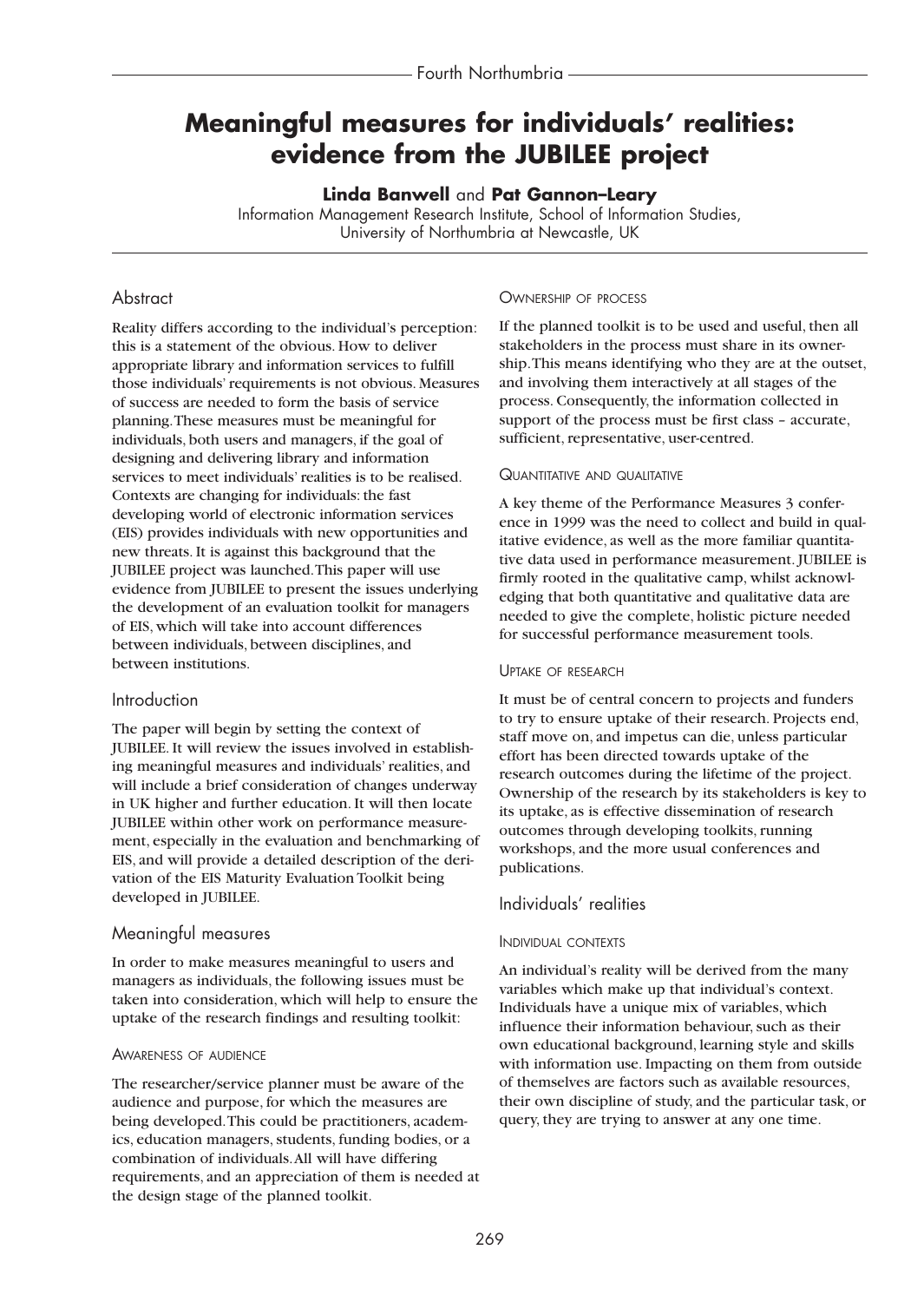UK HIGHER EDUCATION (HE) AND FURTHER EDUCATION (FE)

The central theme here is of major and rapid change. The education landscape in the UK and worldwide has changed dramatically in the nineties for a range of reasons, some global and some more localised. In the UK two major reports have appeared which were farsighted and were to have long lasting impact on the future of library and information services.The Follett Report was published in 1993 and analysed trends in HE library spending (Joint Funding Councils' Libraries Review Group, 1993). It emphasised the importance of IT to effective library service management in the future, which galvanised management even before the Dearing report was published in 1997 (NCIHE, 1997). This report provided an overview of key issues impacting on HE in the UK, bringing to the forefront matters such as widening access to HE and coping with the increased numbers that would result. Managing information electronically is seen as a solution, if partial, to such pressures. Day et al (1997) summarise the chief forces for change in UK HE as:

- Expansion of the student population with many more "non-traditional" learners
- Stringent financial resources
- Increased financial accountability and quality assessments
- Introduction of new student-centred learning techniques
- Convergence of networking and telecommunications technologies and information
- Growth of a consumer-led society

Such debate provides the backdrop to the promotion and adoption of EIS in HE, and now in FE too.

The FE sector, traditionally for the post 16 students not entering HE and wishing to take more vocational courses, is becoming increasingly involved with the HE sector. FE colleges are increasingly forming partnerships with HE institutions and provide teaching to bridge the gap for students between the sectors.

## THE **JISC** AND **EIS**

The Joint Information Systems Committee (JISC) of the Higher and Further Education Funding Councils in the United Kingdom funds a number of national information services for the use of the higher and further education and research communities.These include online bibliographic databases; bulletin boards; software archives; data archives; and socio-economic, scientific and digital map databases; electronic mail discussion lists.An aim is to promote best practice and the use of agreed standards.The new JISC strategy 2001-2005 outlines:

*… the vision of a single, world wide, information environment that will support learners, teachers, researchers and administrators … it is designed to help the sector manage change … (JISC, 2000)* 

JISC is developing the network infrastructure and content under the banner of the Distributed National Electronic Resource. Its main objective is to stimulate the further development of the UK's research base in the creation, management and exploitation of digital resources for the support of learning, teaching and research (JISC, 1999a, b).

## About JUBILEE

JUBILEE (**J**ISC **U**ser **B**ehaviour in **I**nformation seeking: **L**ongitudinal **E**valuation of **E**IS) is a three year project being funded by the JISC as part of its programme on monitoring and evaluating user behaviour in UK HE, focusing on EIS.The project started in September 1999. By undertaking a qualitative longitudinal monitoring of EIS use and non-use, JUBILEE is seeking to predict, monitor and characterise information-seeking behaviour in relation to EIS, and is providing illuminative and contextualised pictures built up over time, in different disciplines. It is focusing on users and nonusers in actual sites (fieldwork institutions and Departments within them) and virtual sites (discipline/ subject communities).The project is designed in three annual cycles of investigation, with each cycle focusing on three disciplines, in six case study HE institutions. Data is being collected and analysed in each cycle to inform subsequent cycles, and refine the developing benchmarking tool. JUBILEE began in HE, and was extended in cycle 2 to incorporate work in the FE sector too.

## JUBILEE THUMBNAIL

## JUBILEE is about:

- Characterising information behaviour in respect of EIS in UK HE and FE
- Looking for variations between disciplines, sites, individuals and groups of individuals, such as students, academics
- Using the information behaviour pictures built up as the basis for an evaluation and benchmarking toolkit, the JUBILEE EIS Maturity Evaluation Toolkit

## JUBILEE's approach is:

- Building a picture bottom-up, over time, seeking individuals' views
- Holistic, essentially qualitative, but including quantitative data to provide a complete picture
- User and discipline based, focused on EIS use/non-use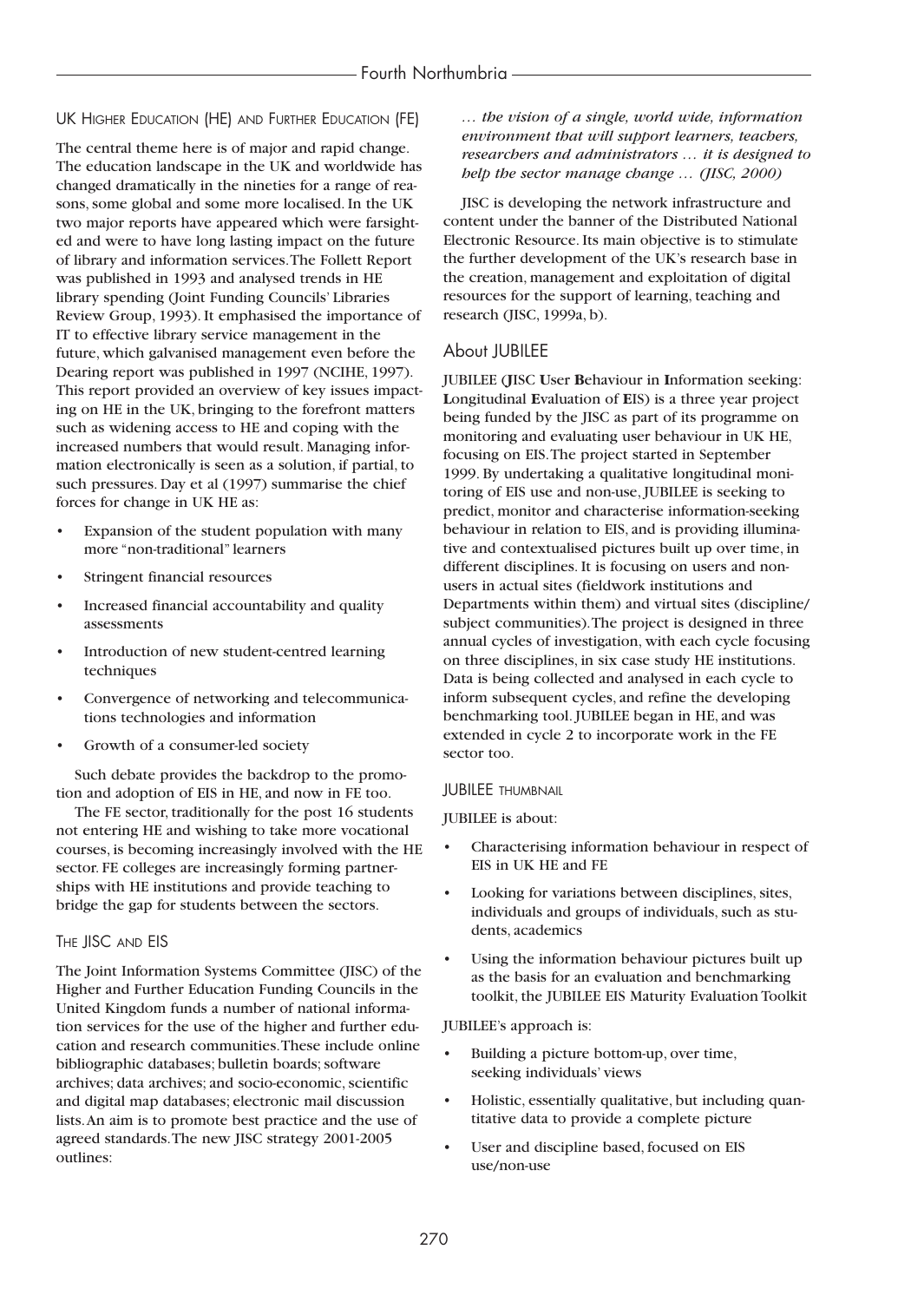- Building illuminative and contextualised pictures through fieldwork using questionnaires, interviews, focus groups, documentary analysis
- Interactively developing the toolkit for HE and FE managers to use in EIS service development.

#### JUBILEE DATA

By the time of Performance Measures 4 in August 2001 detailed evidence has been collected as follows:

- Cycle 1, 1999-2000. 6 HE sites, 3 disciplines (Health Sciences, English, Business Studies). 500 students and 200 library staff and academic questionnaires, and 60 interviews
- Cycle 2, 2000-2001. 6 HE and 4 FE sites, 3 disciplines (Computing, History, Sociology).
	- HE: 300 student and 100 library staff and academic questionnaires, and 90 interviews
	- FE: 430 student and 25 library staff and academic questionnaires, and 50 interviews.

#### Developing the EIS Maturity Evaluation Toolkit

An outcome of the JUBILEE project was stated in the project proposal to the JISC as:

*a benchmarking tool, in the form of an Action Plan for the use of HE managers, based on the characterisation of user-based success criteria in relation to EIS, as seen from the users' points of view. HE managers will be enabled to see how well positioned they are to exploit JISC resources and to support their decision making with respect to EIS* (Banwell et al, 1999; Rowley, 2000)

#### RELATED WORK

The evaluation and benchmarking work currently being undertaken in the JUBILEE project builds on a range of earlier and related studies, some of which are reviewed briefly below.

The evaluation of information systems and services generally occurs at the end of the design process, in a cyclical framework where the outcomes of the evaluation feed into the improved design of the system (Banwell, 2000). User-centred design shifts the emphasis to earlier in the design process where user needs inform design and user feedback is on going. JUBILEE is deriving user-based criteria for evaluating the on-going success of EIS in order to inform further developments within institutions, with the intention of increasing effectiveness from the user point of view.

Performance measurement of libraries and library services is developing to increasingly include qualitative indicators, and to accommodate EIS. In 1995 the Joint Funding Council's (1993) Ad-hoc Group on Performance Indicators for Libraries published *'The*

*Effective Academic Library:A Framework for Evaluating the Performance of UK Academic Libraries'*.This consultative report originated from the recommendation, made in the Follett Report in December 1993, that a framework of coherent and generic performance indicators, suitable for assessing academic libraries be established.The Follett Implementation Group for Information Technology recognised the growing significance of EIS and suggested that "...indicators should be amended to take appropriate cognisance of the growing significance of IT-based services in libraries…" and further advised that "As electronic services become more pervasive there may also be a need...to include some indicators based solely on the extent of provision and take up of electronic services..."

Kantor (1996) lays stress on the fact that assessing the impact of EIS is complicated by the fact that the technologies and the resources are growing more than exponentially. In consequence, measures of EIS use and impact will grow. Kantor advocates identification and measurement of factors that accelerate adoption of EIS and those which hinder that adoption. JUBILEE's approach to EIS, as part of a holistic view of user information seeking behaviour, will facilitate this identification and measurement by illuminating their use and non-use.

At preceding Performance Measures conferences, papers have been presented by leading workers in the field who have made strong pleas for the central role of qualitative evidence and its involvement in the performance measurement process (Lancaster, 1997; McClure, 1999)

The recently completed EQUINOX project has developed performance measures for the electronic library which will be used in addition to more traditional measures. It also makes a plea for qualitative evidence to be explicitly built in to the use of performance indicators.The list of indicators is displayed on the project website (Clarke, 1999).They have formed a checklist of areas to be covered in the JUBILEE investigation.

As well as taking into account the work cited above, the analysis and resulting toolkit in JUBILEE is building on a recent study undertaken in the School of Information Studies for UKOLN (UK Office of Library Networking). In the 1999 project *Managing Organisational Change in the Hybrid Library*, a development matrix for hybrid libraries in Higher Education was produced (Banwell et al, 1999). Five development stages were identified (Baseline, Change, Congruence, Embedding, Full Integration) and were applied to themes to produce development paths.The themes had been identified through consultation with experts and through fieldwork and were:

- 1. The wider environment
- 2. Institutional context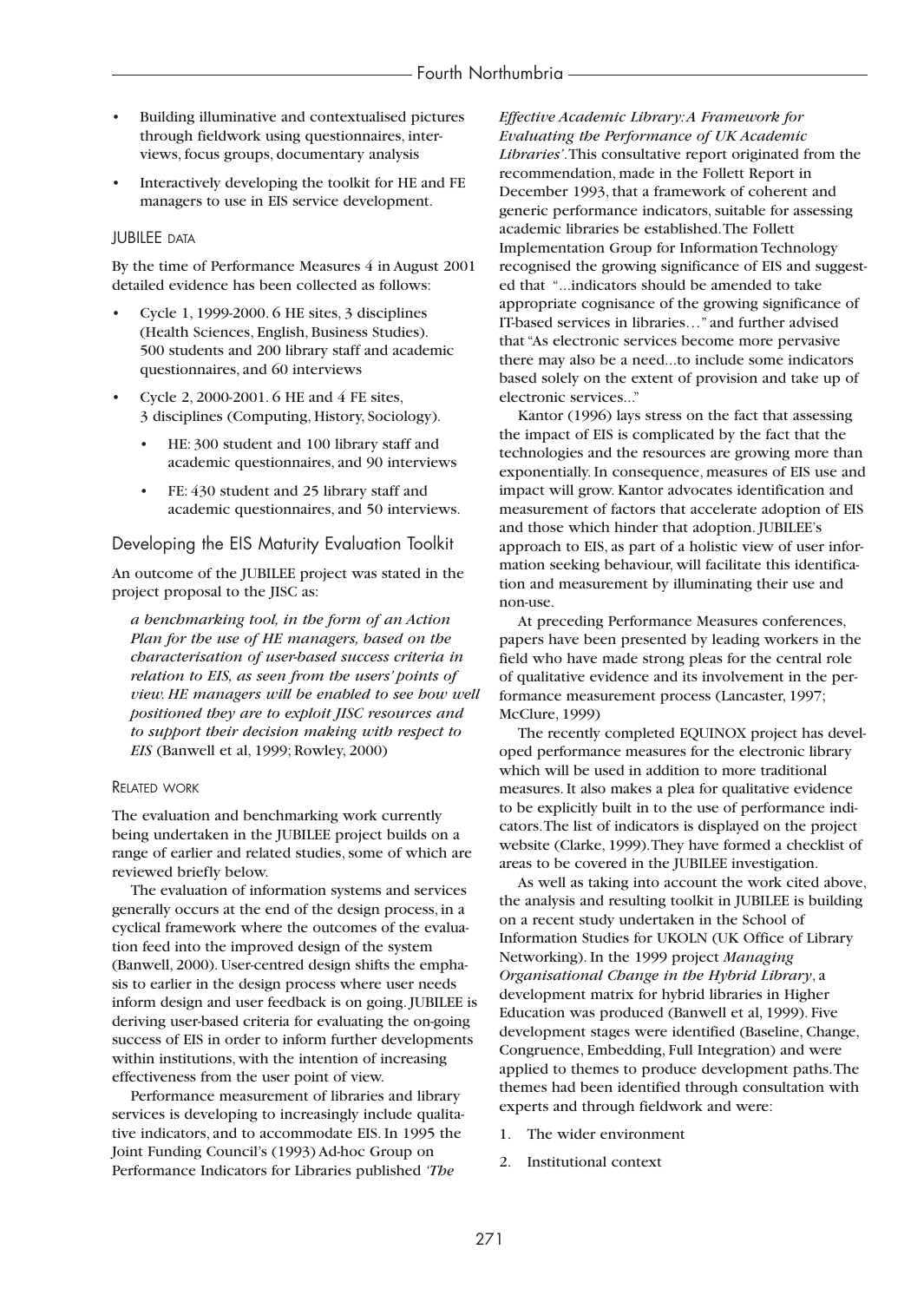- 3. Strategic management within the institution
- 4. Library service issues
- 5. User needs
- 6. Communication
- 7. Quality
- 8. Resources

Benchmarks were produced to indicate the point at which the Library/Information Service could move to the next level of development.These findings provide context for the JUBILEE project, and a similar analysis is being undertaken with specific reference to EIS. Cycle 1 was JUBILEE's baseline cycle when a set of themes were identified.These were developed in cycle 2 for use as the framework for the toolkit which will result at the end of the project. Benchmarks to indicate the point at which EIS information behaviour in the organisation moves from one level to the next are being characterised in cycles 2 and 3 of JUBILEE.

#### PREREQUISITES, SUCCESS FACTORS

The rationale for the development of the JUBILEE EIS Maturity Evaluation Toolkit was described in the cycle 1 report as follows (Banwell et al, 1999):

*At its most general level, the information provider's goal is to create a situation where users, academics and students, will use information seamlessly, irrespective of type or source, with confidence and trusting in its quality, in support of their learning and leisure.An individual's success criteria for information searching will be linked to achieving that goal personally. Evidence from cycle 1 fieldwork in JUBILEE suggests that the prerequisites for achieving this goal are for users to perceive they are in a situation where:*

- *Access to information, including EIS, is easy for all users*
- *The resource base (technical and human resources) itself is good to excellent*
- *Users have the technical and evaluative skills to use information, including from EIS*
- *EIS are embedded in course design and delivery, and in the research process*
- *EIS are embedded in student learning*
- *Quality assurance processes are in place for internet-based information*
- *Seamlessness is achieved*

These user-based success criteria become the basis for toolkit themes, and provide the framework for driving change, around which a development path will be constructed as the project progresses. Barriers will be encountered by users, creating dilemmas for individuals and institutional managers. Enablers will provide solutions and will permit movement along the development path. Institutional and discipline contexts and constraints will determine the exact nature of the development path appropriate in each individual and institutional context.

#### DEVELOPMENT STAGES

JUBILEE is deriving user-based criteria for evaluating the on-going success of EIS in order to inform further developments within institutions, with the intention of increasing effectiveness of EIS from the user point of view.The JUBILEE approach is holistic, with both qualitative and quantitative evidence being collected.

By building up exemplars of good practice in different disciplines at different sites, evidence will be presented of baseline, intermediate and advanced development in the use of EIS, to be included as part of the toolkit by the end of cycle 3. Each theme will be developed in detail to provide a development path showing the interaction between barriers to development, dilemmas for resolution and enablers which could be employed at the local level to overcome the barrier.

The toolkit has been developed further in cycle 2. Additional ways of synthesising and presenting data by site and by discipline for eventual inclusion in a toolkit manual at the end of cycle 3 are presented in this report.

The work undertaken for UKOLN had resulted in the identification of development stages of maturity in relation to managing organisational change in the hybrid library.These were characterised as baseline, change, congruence, embedding and full integration. Generic characteristics have been derived for each development stage, based on fieldwork evidence.These are presented below.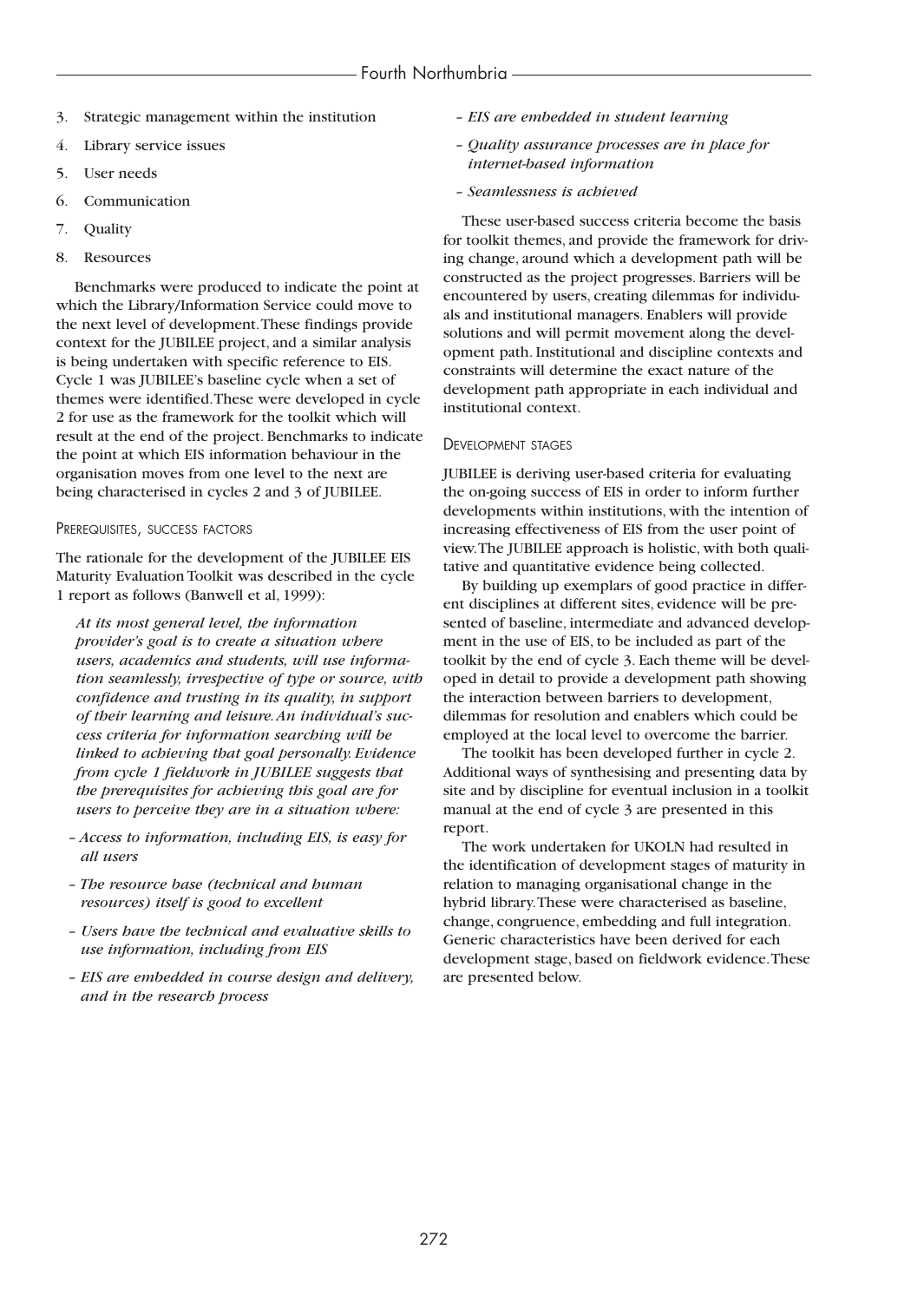| <b>Stage</b>            |                                                                                                                                                       | characteristics                                                                                                                                                                                                                                                                         |
|-------------------------|-------------------------------------------------------------------------------------------------------------------------------------------------------|-----------------------------------------------------------------------------------------------------------------------------------------------------------------------------------------------------------------------------------------------------------------------------------------|
| 1                       | <b>Baseline</b><br>Starting point, status quo                                                                                                         | No systematic practice, sporadic surveys, historical<br>picture, not a priority; Systems uncoordinated/fragmented;<br>Understanding of broader issues; Introduction of new<br>systems to adapt to/accommodate change; and, Some<br>early decisions made.                                |
| $\overline{\mathbf{2}}$ | Change<br>Point at which there is<br>recognition of a need to change                                                                                  | User needs, objectives, service targets established;<br>On-going methods of satisfying needs etc. devised<br>e.g. working parties, informal strategy document,<br>service evaluation (surveys, staff involvement);<br>Resource use monitored; and, Relationships being<br>strengthened. |
| $\overline{\mathbf{3}}$ | Congruence<br>Stage where the vision is<br>starting to be implemented                                                                                 | Provide and monitor effectiveness of skills training;<br>Institution wide policies and standards established;<br>and, Collect and optimise statistical and qualitative data.                                                                                                            |
| 4                       | Embedding<br>Appropriate partnerships are<br>developing from congruence<br>and are accepted as part of<br>the culture                                 | User education and monitoring, restructured framework<br>for needs assessment; Partnership between students,<br>researchers and staff; Widespread implementation<br>of strategies and policies at all levels; and, Ensure<br>meeting of targets.                                        |
| 5                       | <b>Full integration</b><br>All the diverse elements are<br>assimilated signifying maturity<br>and the ability to fully exploit<br>potential available | Individual behaviour recognised and satisfied; Generic<br>frameworks adopted and adaptable; Student/user-<br>centred strategies, involvement in the curriculum;<br>Appropriate multidimensional systems in place; and,<br>Continuous performance measurement.                           |

#### **EIS Maturity Evaluation Toolkit methodology: generic development stages**

The JUBILEE project is testing this methodology in the context of EIS. Based on cycle 2 evidence collected in both HE and FE, the project team is satisfied that the methodology from the UKOLN project is transferable to JUBILEE, both to HE and FE.This aspect was discussed at the June meeting of the Project Advisory Group, where strong endorsement was received for the use and usefulness of the developing toolkit.

The final form of the toolkit manual, to be published at the end of cycle 3, will be multi-layered.The generic form of the toolkit will overlay the characterisation of situations in different disciplines and sites.This form of presentation will permit institutions to tailor the illuminative material contained in it to their own situations, at institution, discipline or individual levels. Such a multi-layered, web-enabled presentation, was used with success by the HyLiFe eLib3 project, which focused on interface development for the hybrid library (HyLiFe, 2000).

## Concluding comments

## VARIATIONS AND GAPS

JUBILEE fieldwork is collecting discipline-based evidence of information seeking behaviour, contextualised by site, and focusing on EIS.Already by the end of Cycle 1, there was abundant qualitative evidence of

gaps e.g. between academic and/or LIS staff expectations and reality seen from the students' points of view. Some instances are:

- There are examples in varying degrees of the Head of Department thinking that the students are doing well in their use of EIS, and the students and/or LIS staff thinking that it is almost non-existent;
- There seems to be generally a better correspondence between IT skills problems and students recognising their lack of skills, or demonstrating that they lack them;
- Disciplines are clearly at different evolutionary stages within and between sites;
- EIS create a demand for material/s which are not yet available. Users become frustrated when they find references to material that the library does not have, and collections appear the poorer and interlibrary loans are expensive;
- EIS create expectations now that everything will be accessible remotely and will intercommunicate (e.g. to e-mail from CD database) – the reality falls short;
- Library systems disappoint: OPAC system indicates books are available on the shelves "when 98% of the time they are not" (student);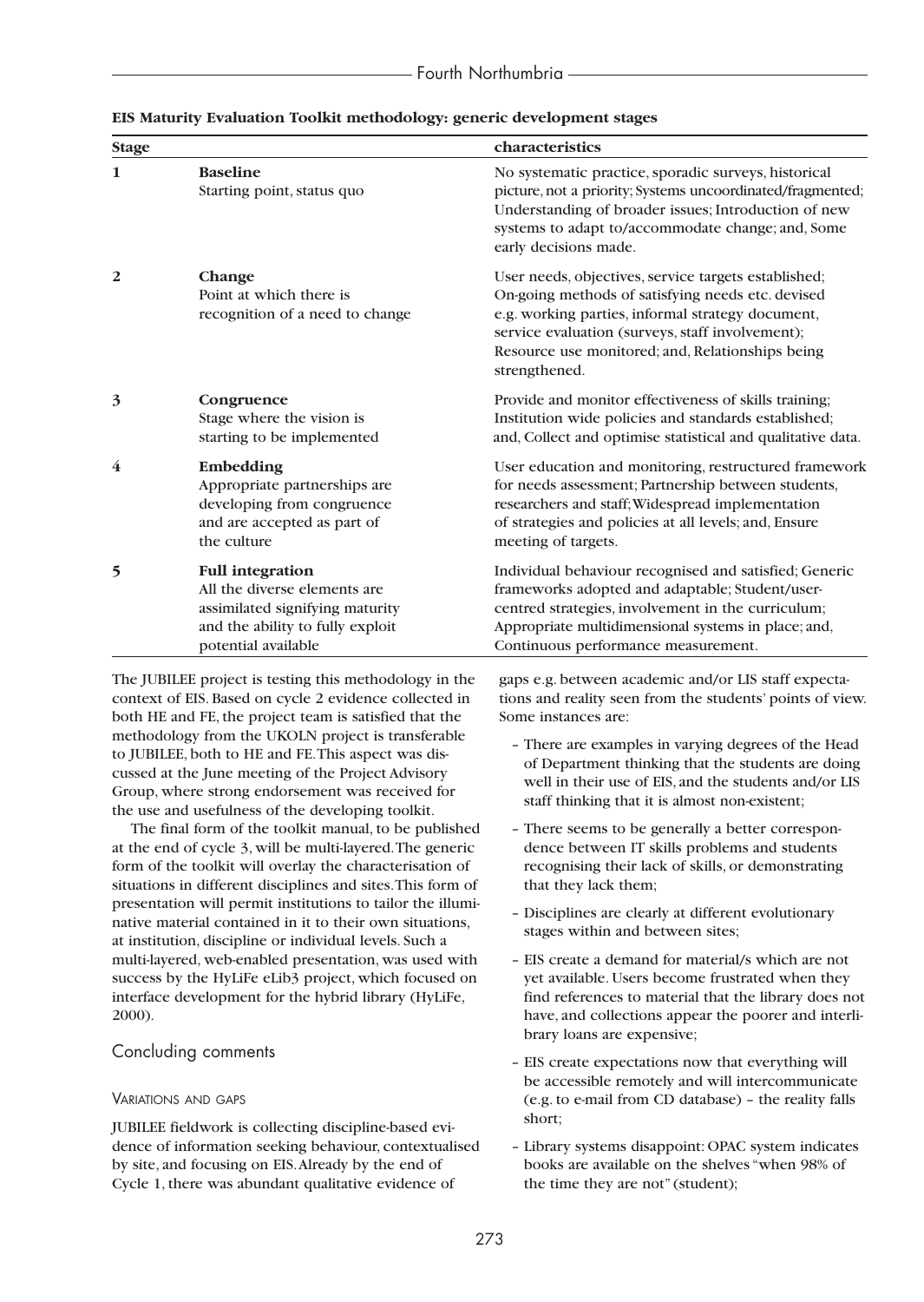- There is still a lack of understanding by users as to why they need to know about retrieving information from electronic resources; and,
- LIS staff expect more knowledge than the user has, leading to poor instructions and assistance.

There is also evidence that LIS staff are becoming increasingly aware of the low levels of IT literacy of many students despite changes in the UK National Curriculum, and that variations in these levels are not dependent on student age or their discipline of study.

In addition to the qualitative evidence of gaps, as presented above, analysis of the data entered into SPSS has laid the foundation for an analysis of gaps existing between expectations and reality on a number of variables. Numbers in some sample population sub-groups are too small to be generalisable to a wider population, but are nevertheless indicative of patterns and trends which will be more widely investigated as amounts of data increase with subsequent cycles of the project.

The gap analysis is being used to help characterise areas of improvement (i.e. enablers) to move EIS between stages of development in the toolkit.

#### DEMONSTRATING THE TOOLKIT IN JUBILEE CYCLE 2

The cycle 2 report contains detailed examples of the use of the toolkit to date, and will be available on the IMRI website (http://is.northumbria.ac.uk/imri/) in the autumn of 2001. Below are some thumbnails showing development stages for the JUBILEE cycle 2 target disciplines, in both HE and FE case study institutions.

| <b>Site</b>    | <b>Discipline</b> | <b>Stage reached</b> | Thumbnail                   |  |
|----------------|-------------------|----------------------|-----------------------------|--|
| 1              | Computing         | 1/2                  | <b>Assimilation</b>         |  |
| 1              | <b>History</b>    | 2/3                  | Progress/transformation     |  |
| 1              | Sociology         | ı                    | Rudimentary                 |  |
| $\overline{2}$ | Computing         | 2                    | shift                       |  |
| 2              | <b>History</b>    |                      | Incipient                   |  |
| 2              | Sociology         | 1/2                  | Apperception                |  |
| 3              | Computing         | 3                    | Innovative                  |  |
| 3              | <b>History</b>    | 2                    | On the cusp                 |  |
| 3              | Sociology         |                      | <b>Basic</b>                |  |
| 4              | Computing         | 4                    | Established                 |  |
| 4              | Sociology         | 3                    | Readied                     |  |
| 5              | Computing         | 3/4                  | Equipped                    |  |
| 5              | <b>History</b>    | 2                    | Movement/sense of direction |  |
| 5              | Sociology         | 1/2                  | Acclimatisation             |  |
| 6              | Computing         | 2/3                  | Transitional                |  |
| 6              | <b>History</b>    | 1                    | Elementary                  |  |
| 6              | Sociology         | 1/2                  | Adjusting                   |  |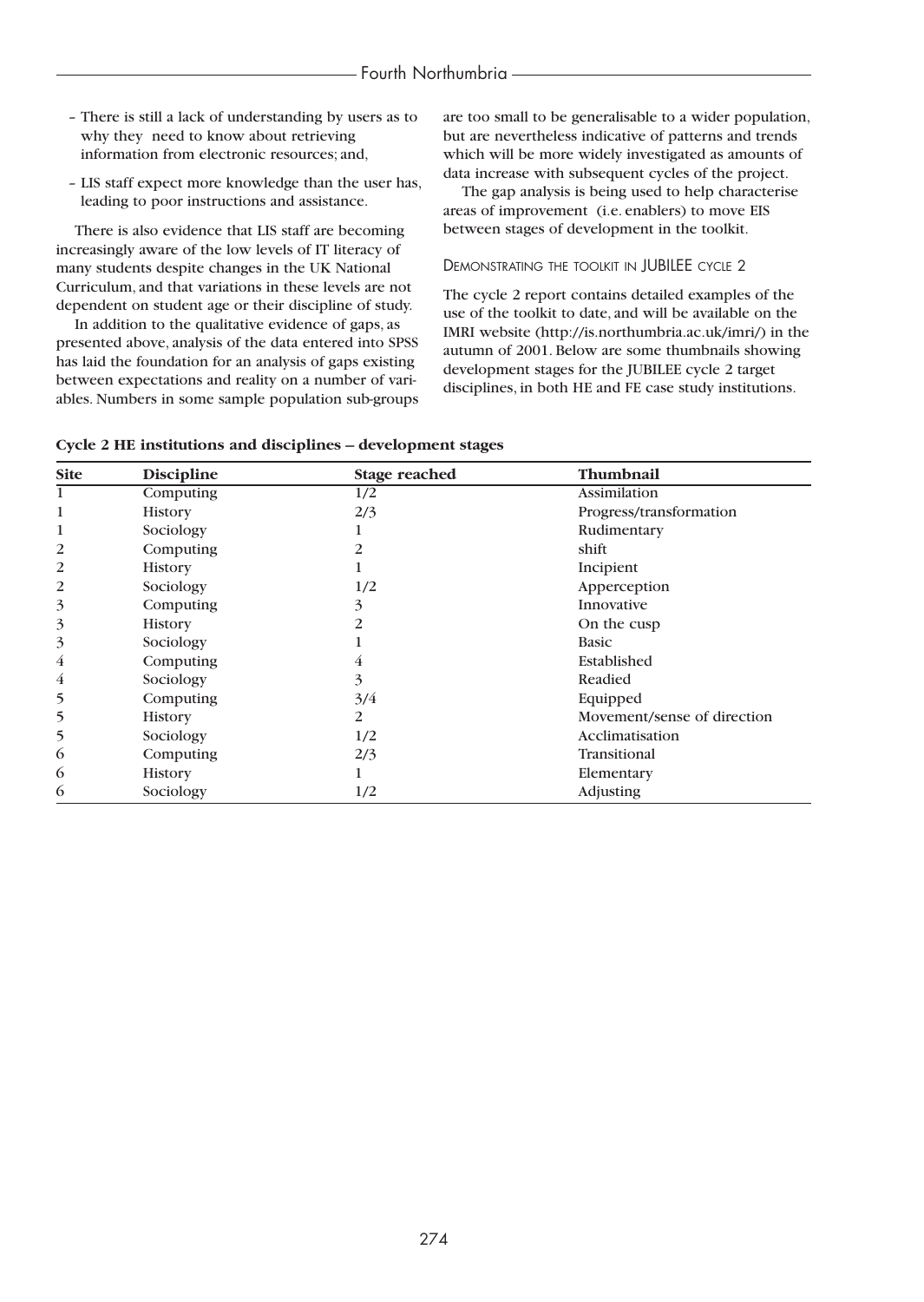| <b>Stage</b>            |                                                                                                                                                             | <b>Site</b>    | <b>History</b> | Sociology   | Computing   |
|-------------------------|-------------------------------------------------------------------------------------------------------------------------------------------------------------|----------------|----------------|-------------|-------------|
| $\overline{\mathbf{1}}$ | <b>Baseline</b><br>Starting point, status quo                                                                                                               | Site $3$       | Site $2, 3$    | Site $3$    | Site $1, 2$ |
| 2                       | Change<br>Point at which there is<br>recognition of the need<br>to change                                                                                   | Site $1, 2, 4$ | Site $1, 4$    | Site $1, 4$ | Site $3, 4$ |
| 3                       | Congruence<br>Stage where the vision is<br>starting to be implemented                                                                                       |                |                |             |             |
| 4                       | Embedding<br>Appropriate partnerships<br>are developing from<br>congruence and are<br>accepted as part of<br>the culture                                    |                |                |             |             |
| 5                       | <b>Full integration</b><br>All of the diverse elements<br>are assimilated signifying<br>maturity and the ability<br>to fully exploit<br>potential available |                |                |             |             |

**Cycle 2 FE institutions and disciplines – development stages**

SOME EMERGING ISSUES

Use of EIS is, as yet, minimal in most areas of HE, and all of FE, and certainly is not yet changing lives.We as information professionals need to ask ourselves why this is, and examine whether or not it is an acceptable situation, given the high levels of investment in EIS.Are we surprised, complacent, proactive, both as individuals and as members of an institution?

User viewpoints are key if the acceptability of EIS is to be embedded in custom and practice. User information collection must therefore be designed into the

whole EIS process in order to promote uptake of services and research results alike.

And finally, focusing on EIS will become increasingly difficult as seamlessness in service provision increases, and consequently, transparency decreases.The future for EIS will certainly be intertwined with the development in HE and FE of Managed Learning Environments (MLEs)/Virtual Learning Environments (VLEs), which are developing apace.